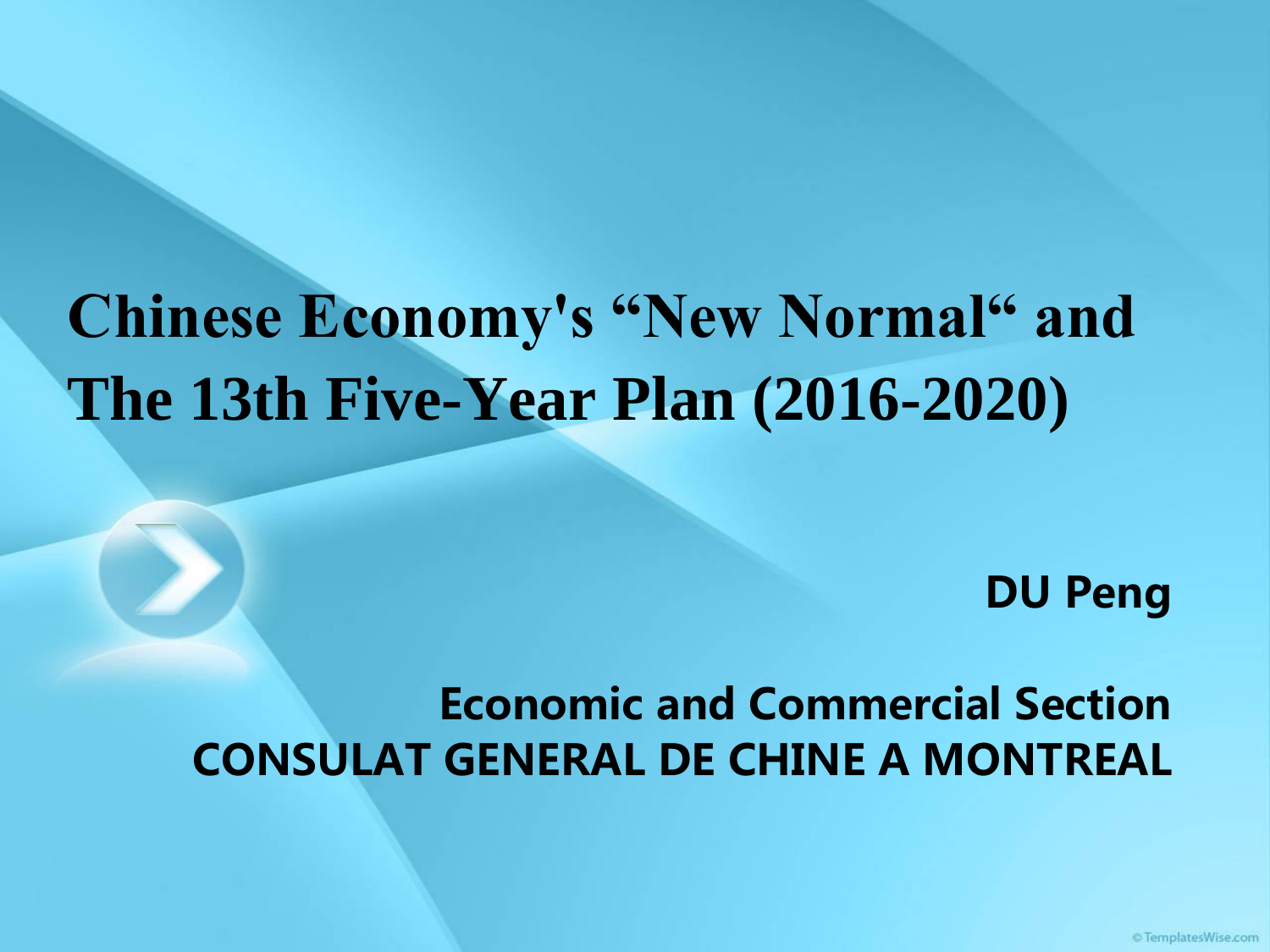# Ⅰ. The 18th National Congress of CPC

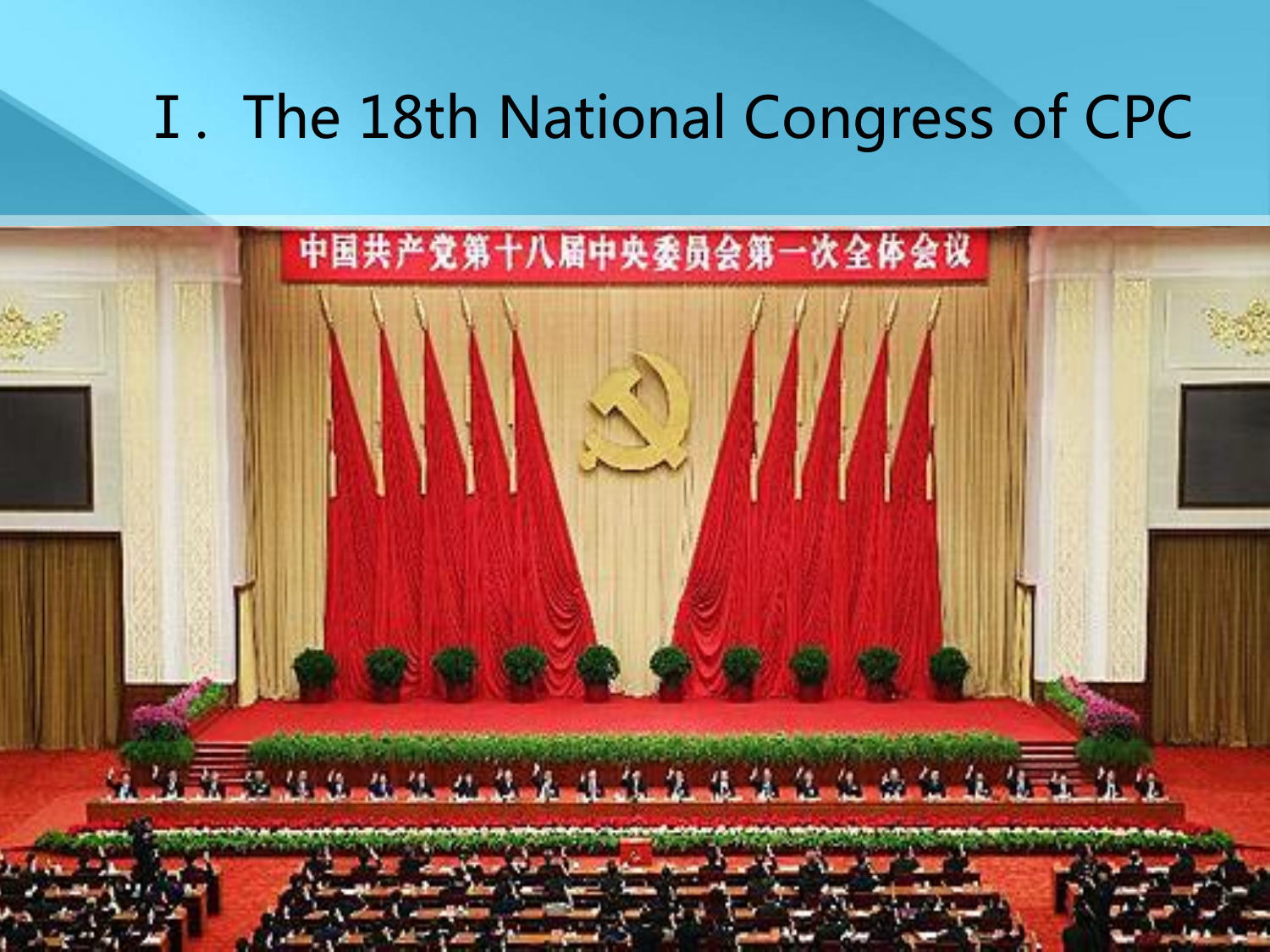# Mr. XI's broad governance blueprint

- "Chinese dream" of national rejuvenation
- The socialism with chinese characteristics
- The "Four Comprehensives" strategic layout: \*Build a moderately prosperous society \*Deepen reform
	- \*Govern the country according to law \*Enforce strict party discipline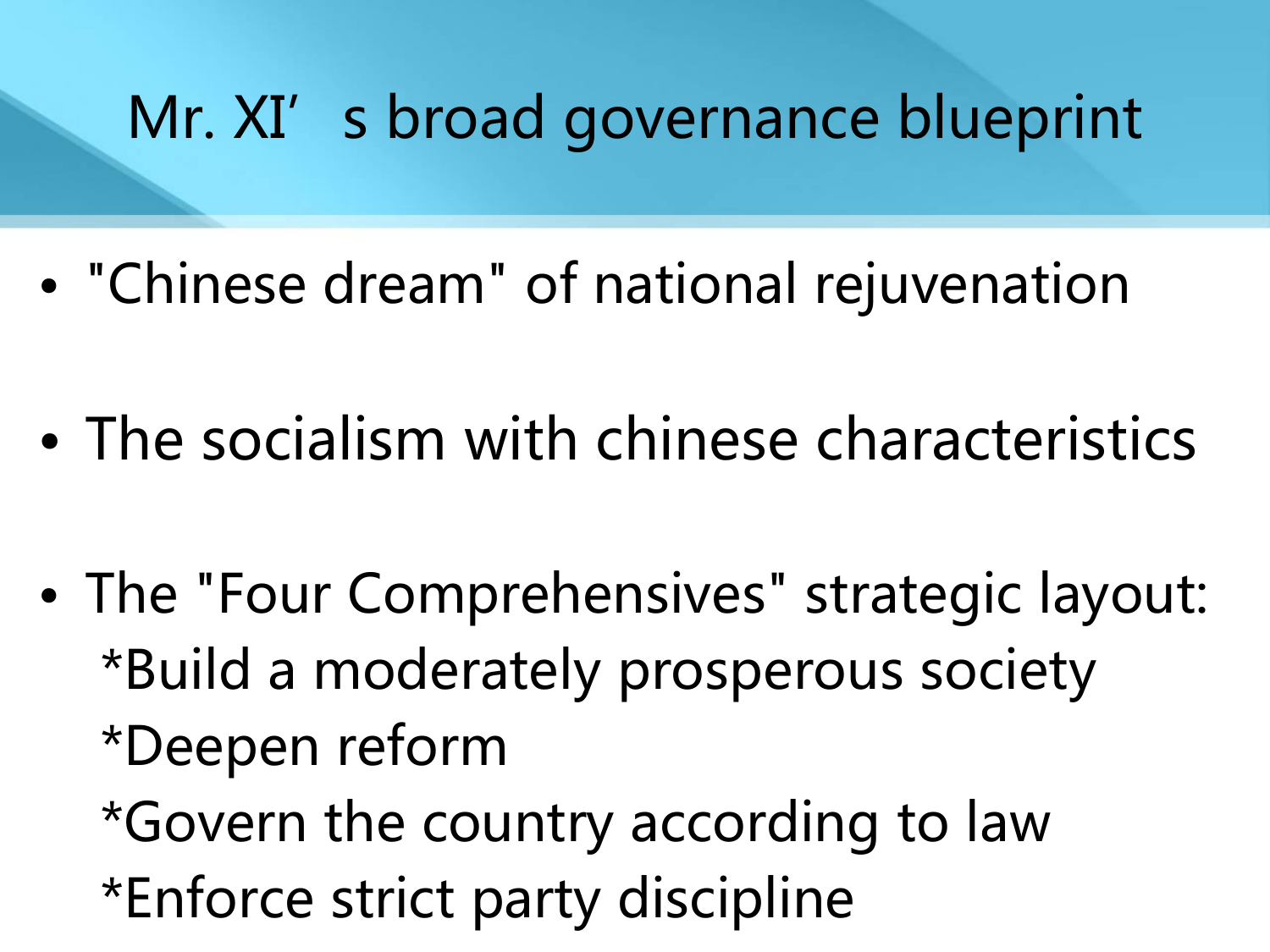#### Ⅱ. The economy

Figure 1: Gross Domestic Product and the Growth Rates

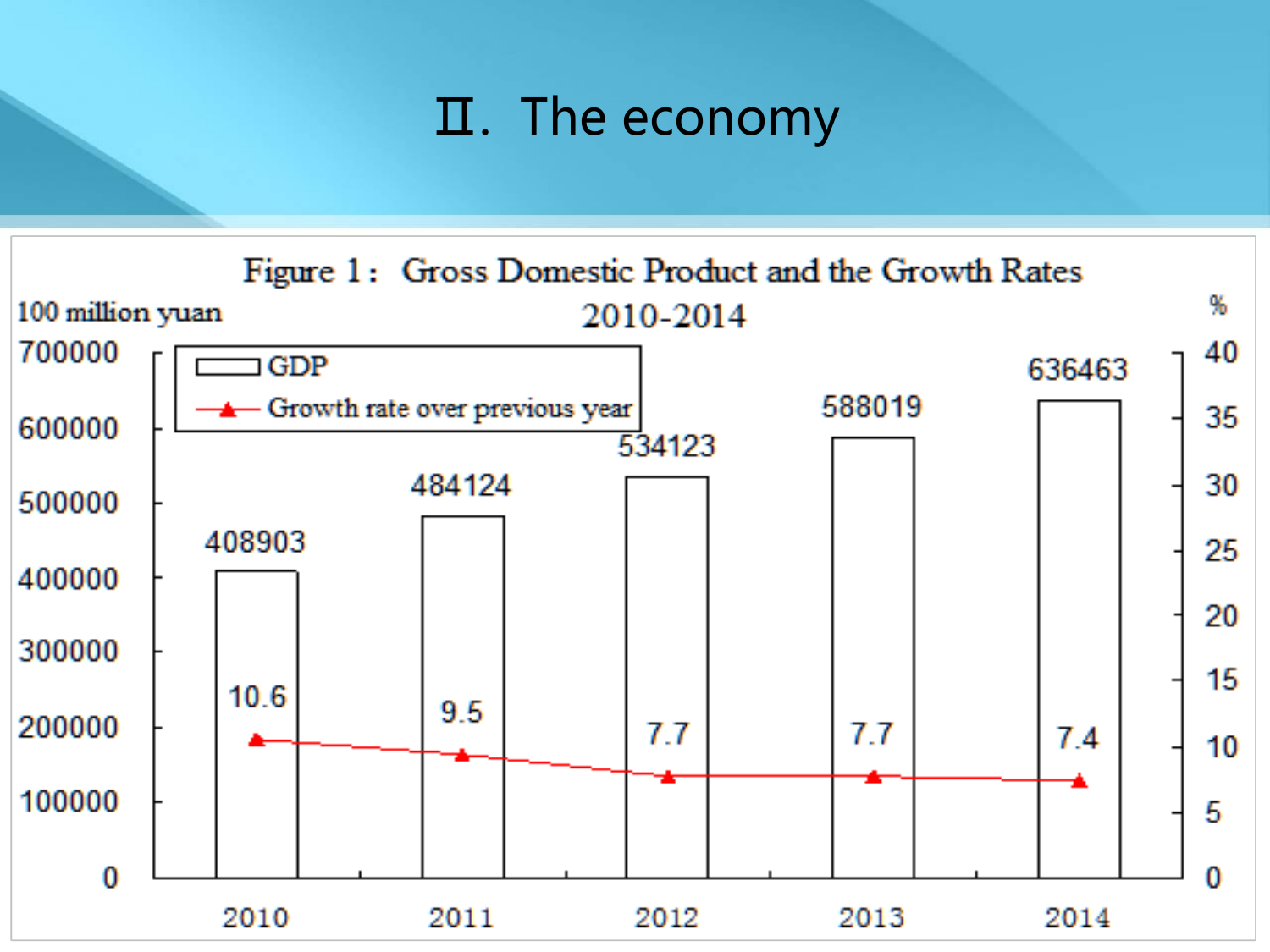#### The foreign exchange reserves

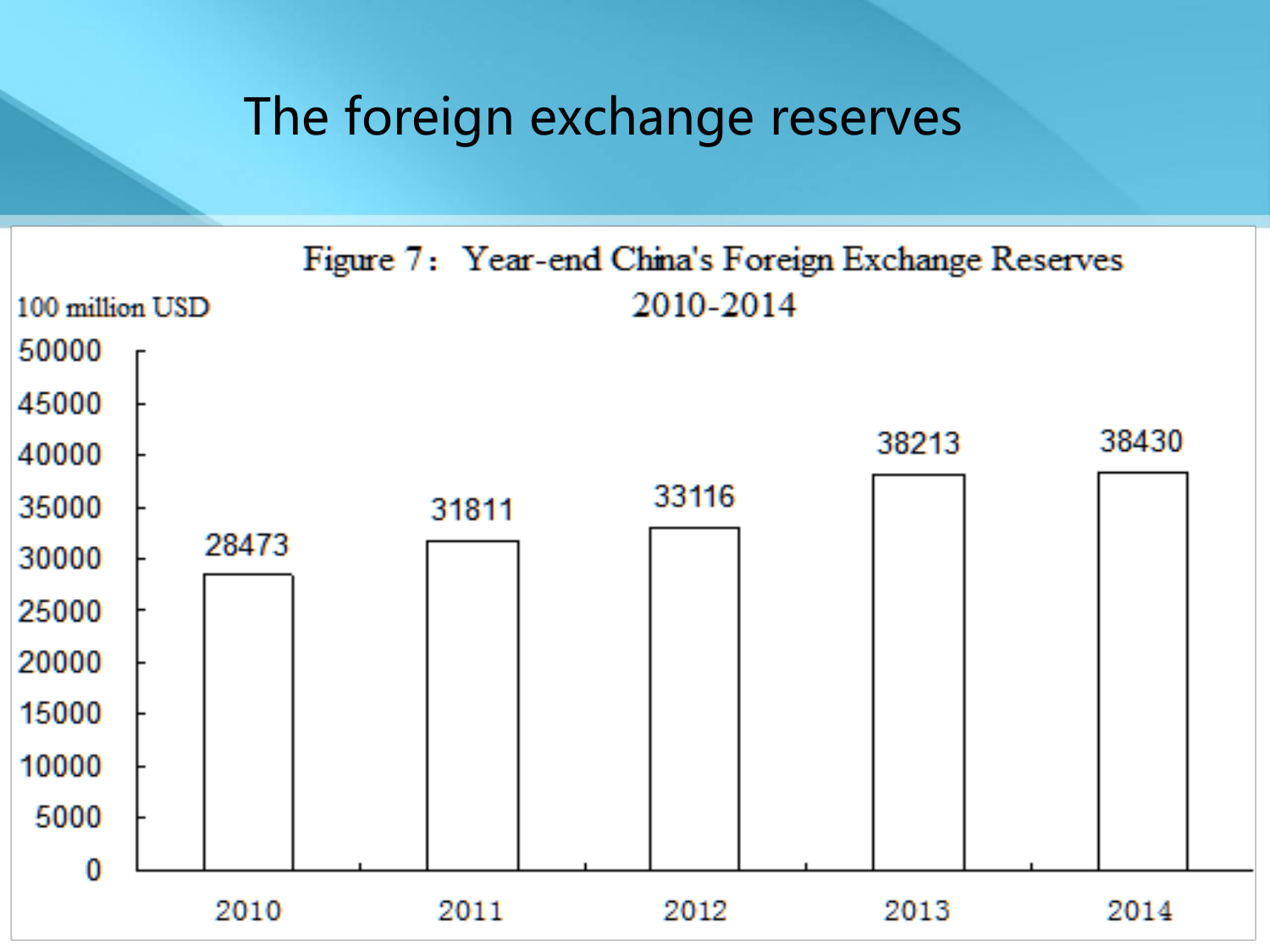#### The imports and exports

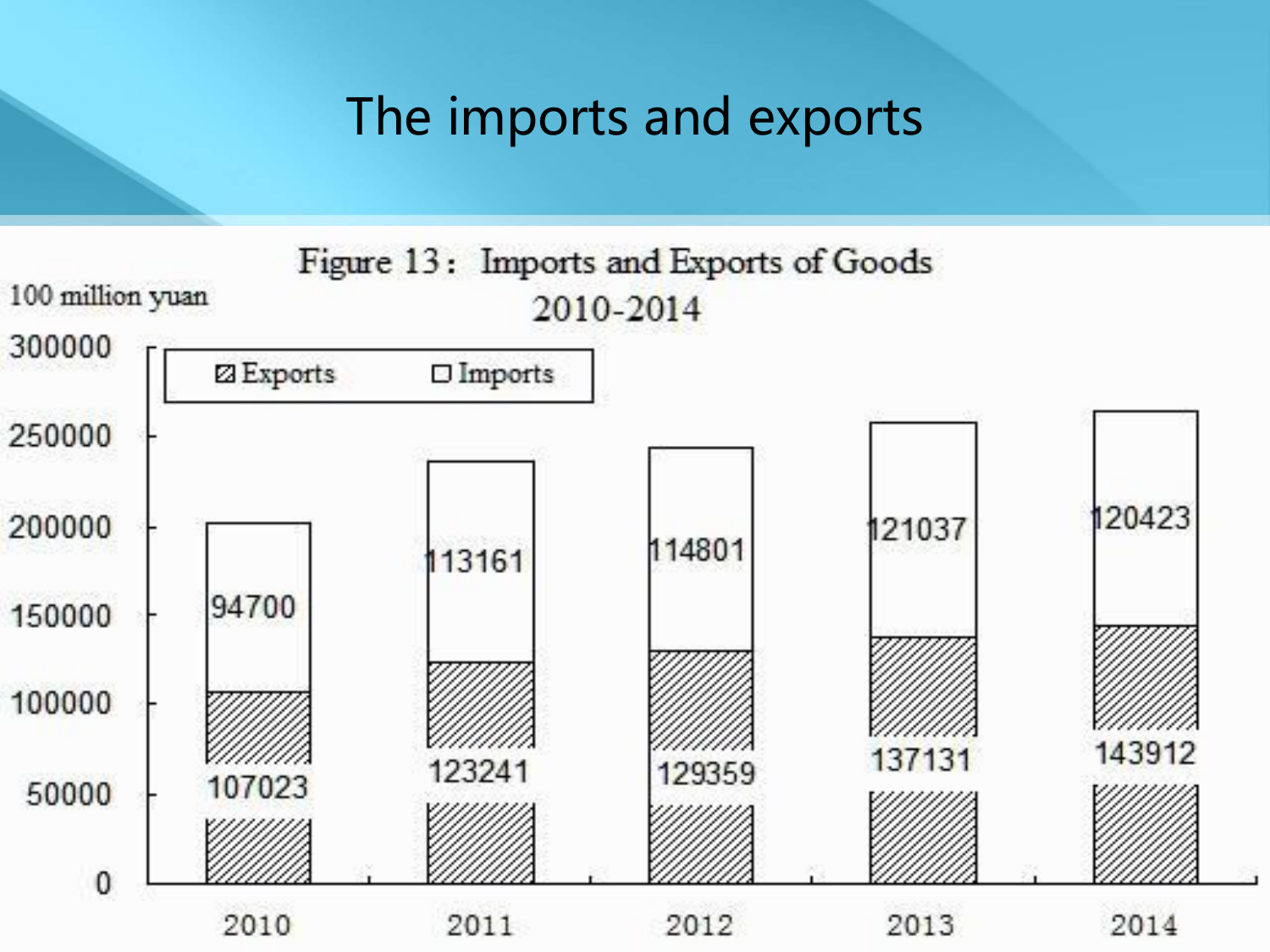# Chinese collapse ???



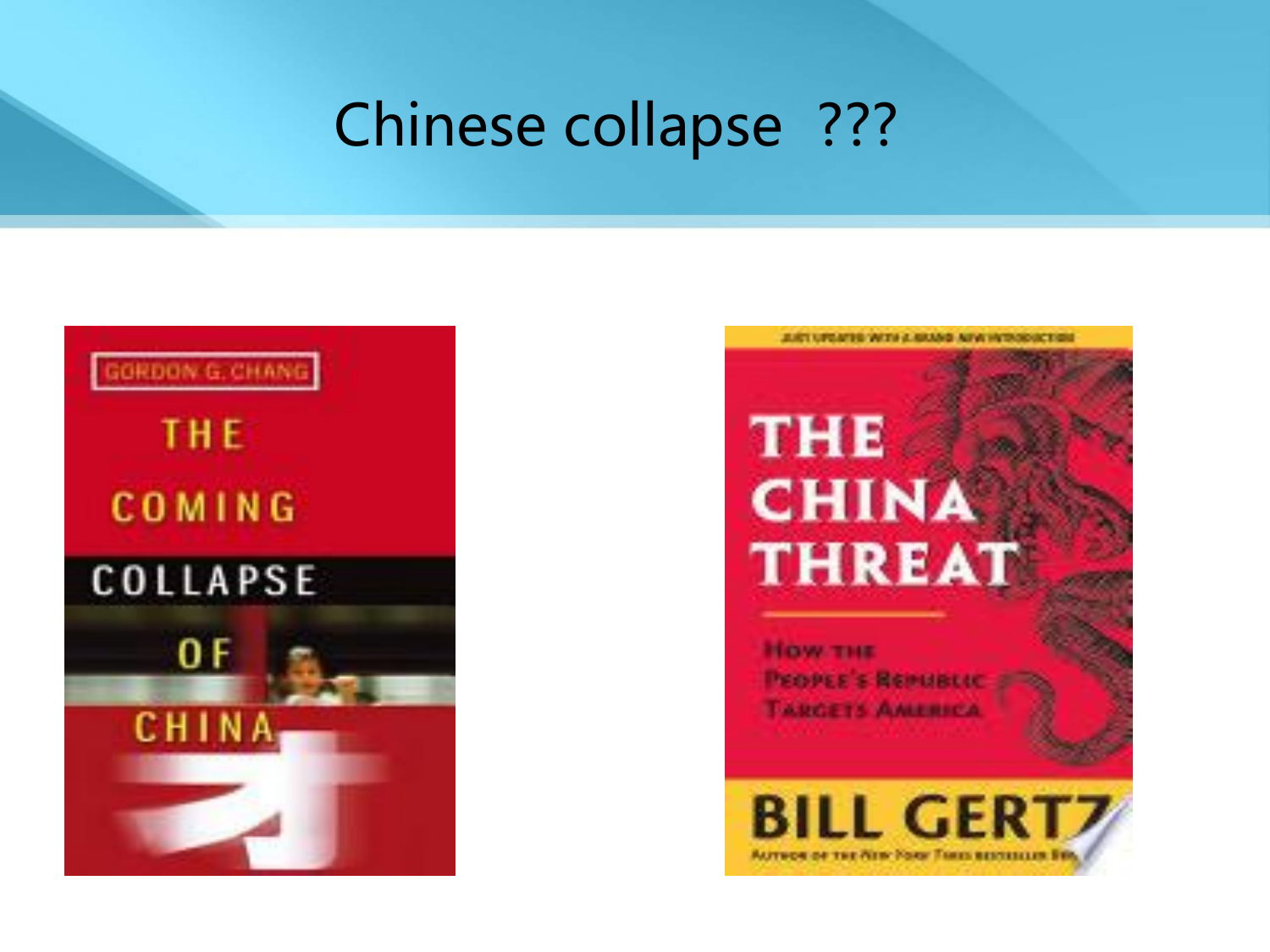<The Economist>: Rising Chinese wages will only strengthen Asia's hold on manufacturing

#### **Progress, made in Asia**

Manufacturing output As % of global total



Economist.com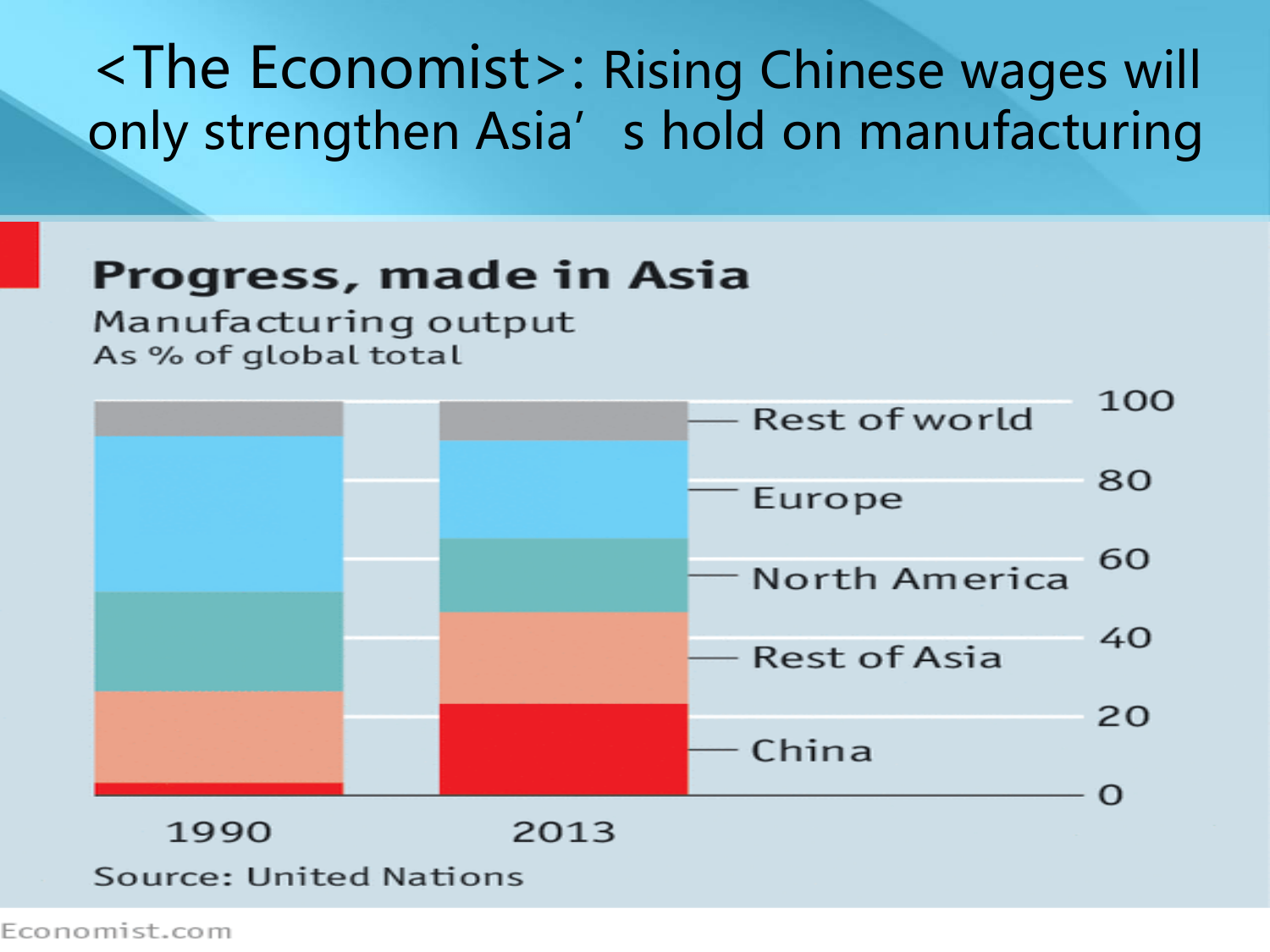# According to <The Economist>:

#### New-wage manufacturing



Economist.com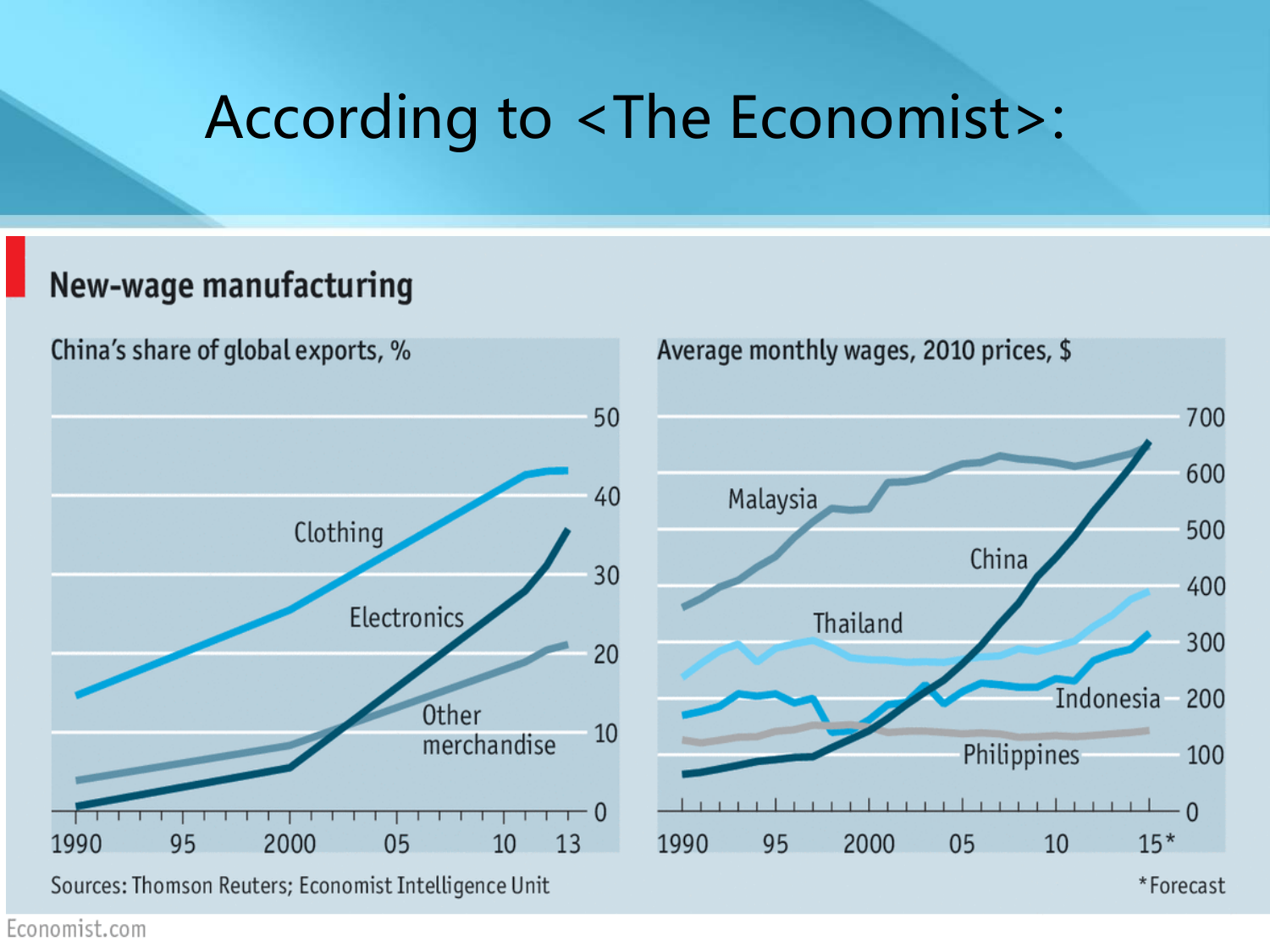# The New Normal

- Slower economic growth: high  $\rightarrow$  medium-to-high speed
- Transition of development mode:  $-$ investment and export  $\rightarrow$  consumption  $\rightarrow$  innovation
	- $-$ quantity and speed $\rightarrow$  quality, efficiency  $\rightarrow$  public welfare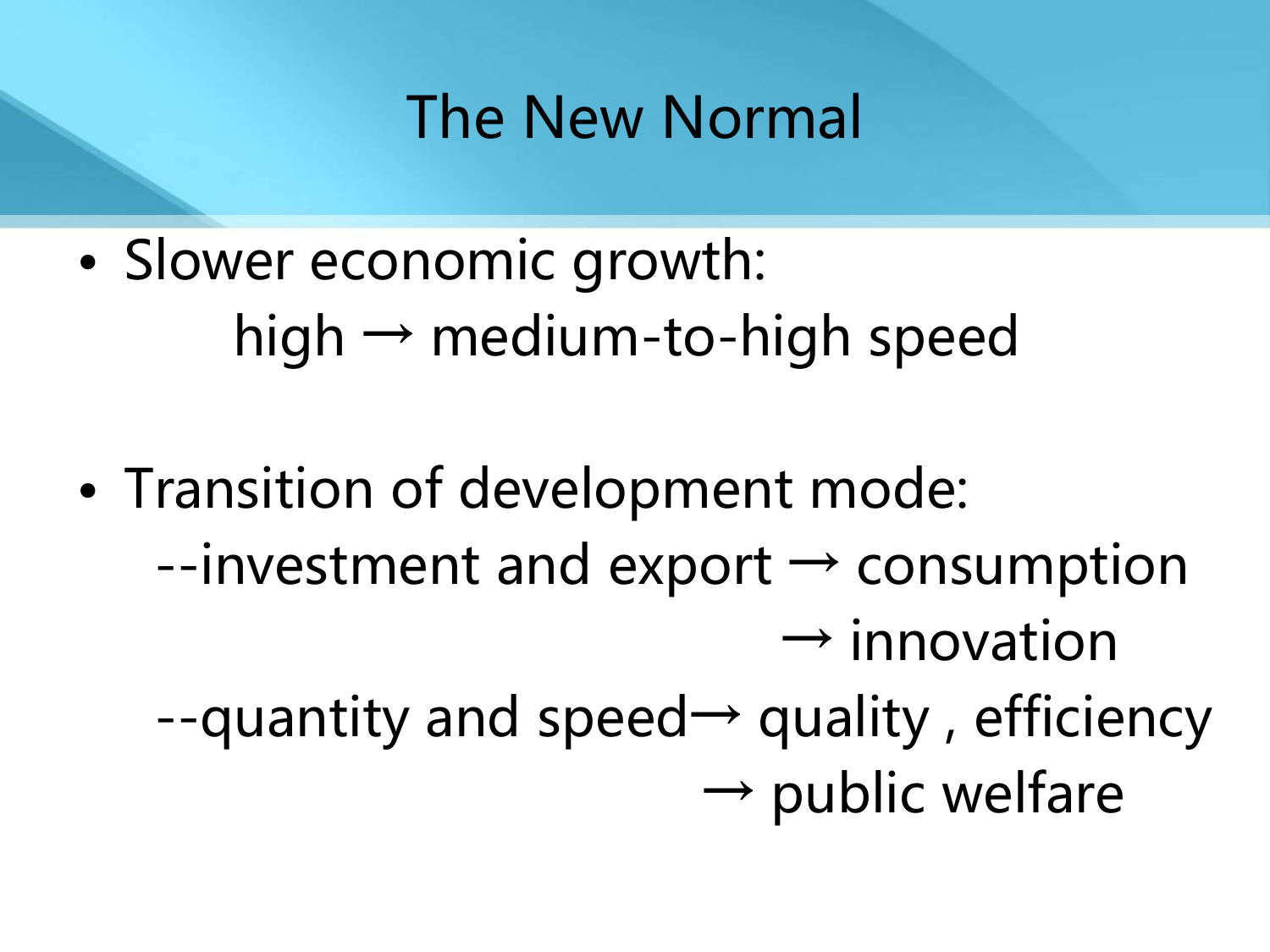# Advantages of Chinese economy

- Economic fundamentals
- Resilience:

export, investment, consumption

• Potential:

industry, urbanisation

• Room for manoeuvre:

gouvernment debts, revenus

• Comprehensive competitive strenghth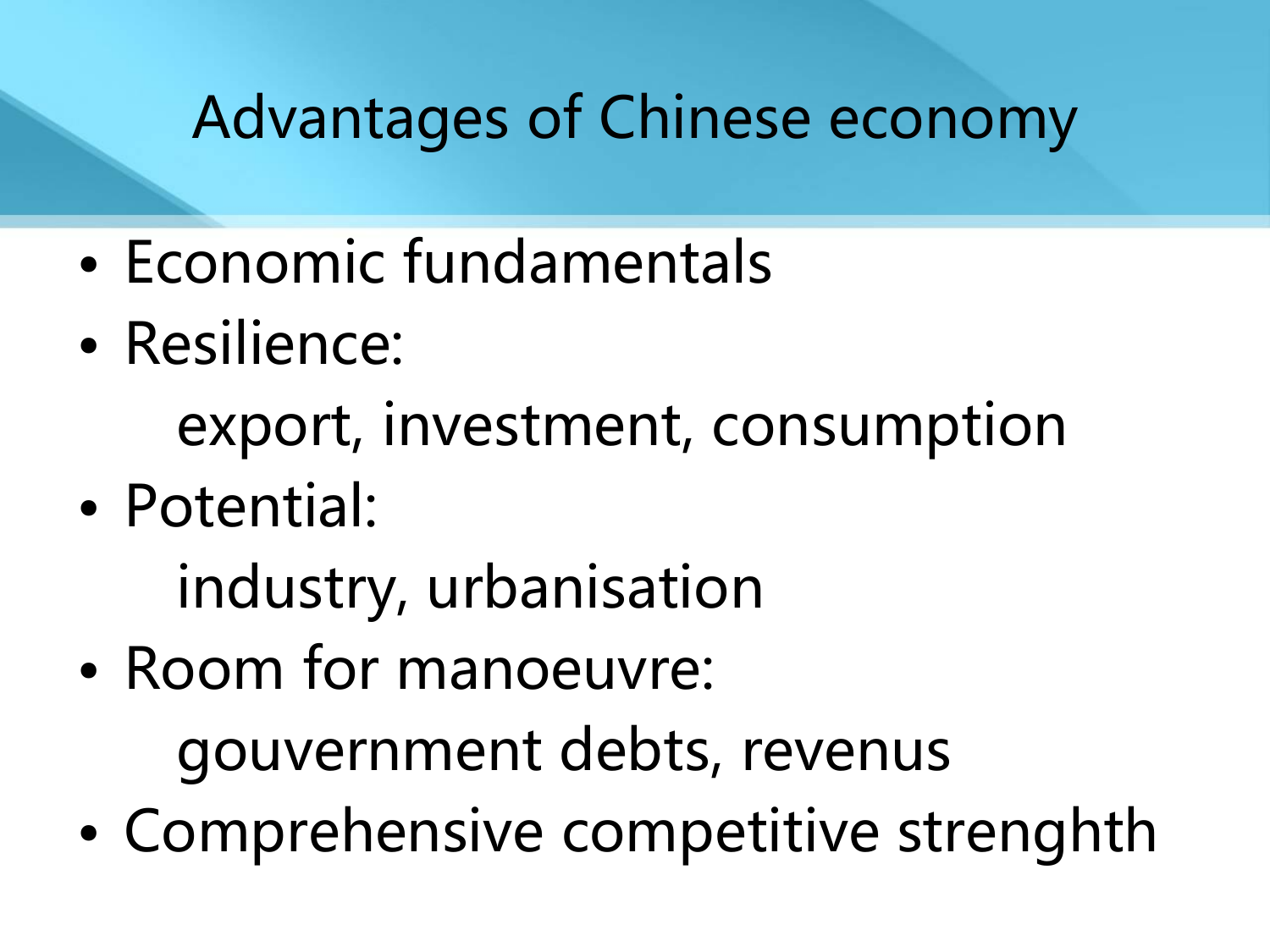# The employment

Figure 2: Newly Increased Employed People in Urban Areas 2010-2014 10,000 persons

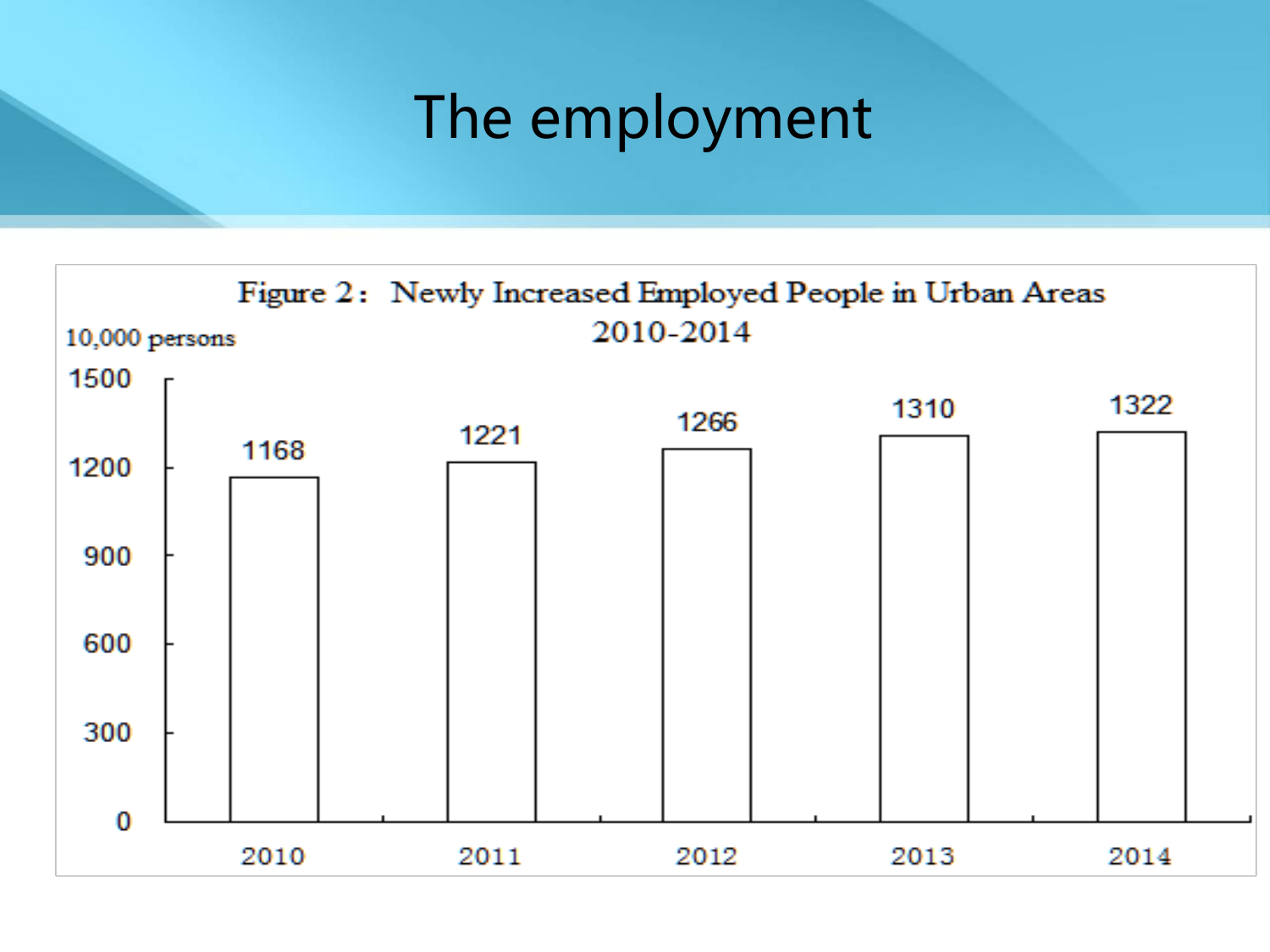# The labor productivity

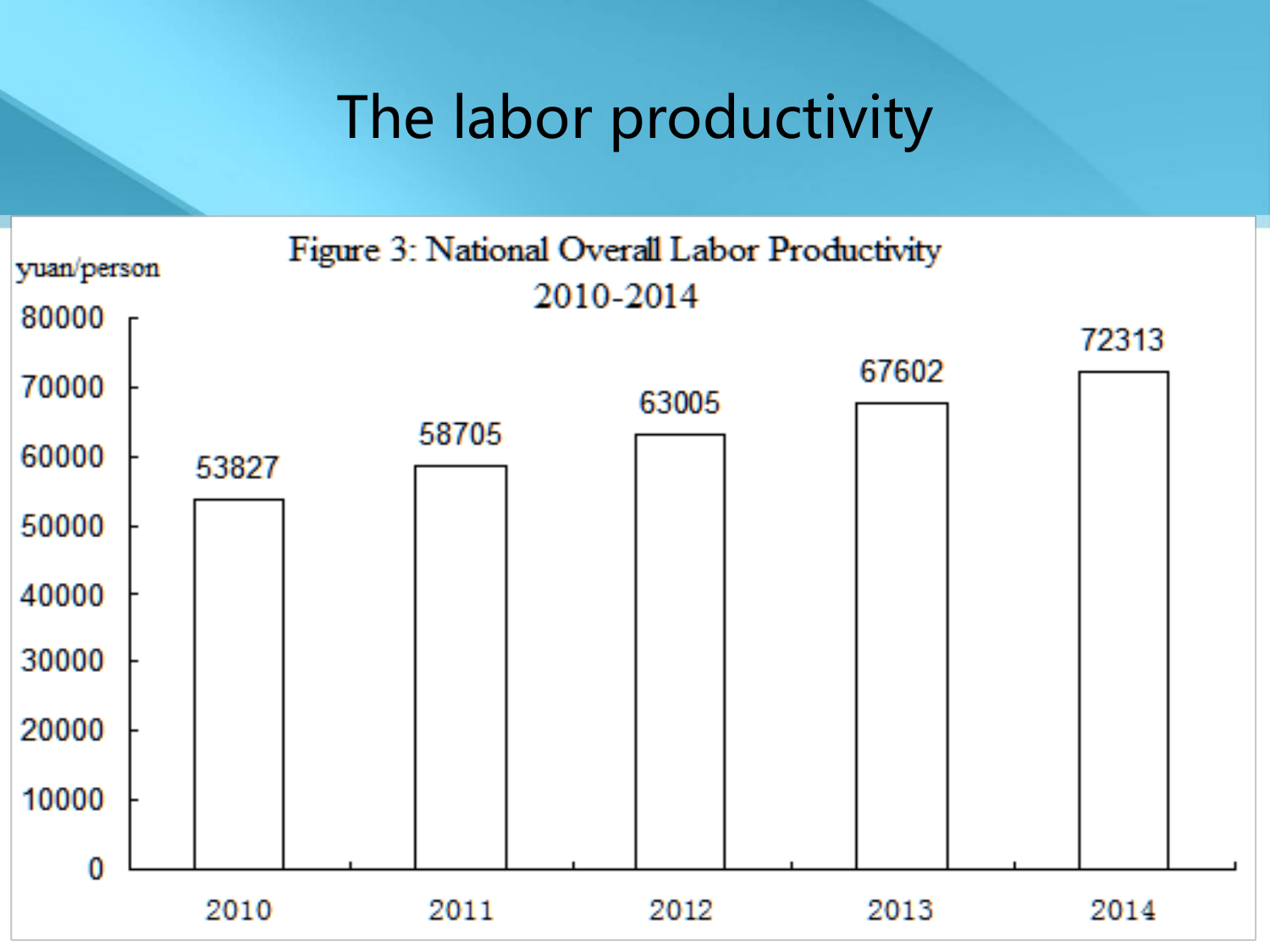#### R&D

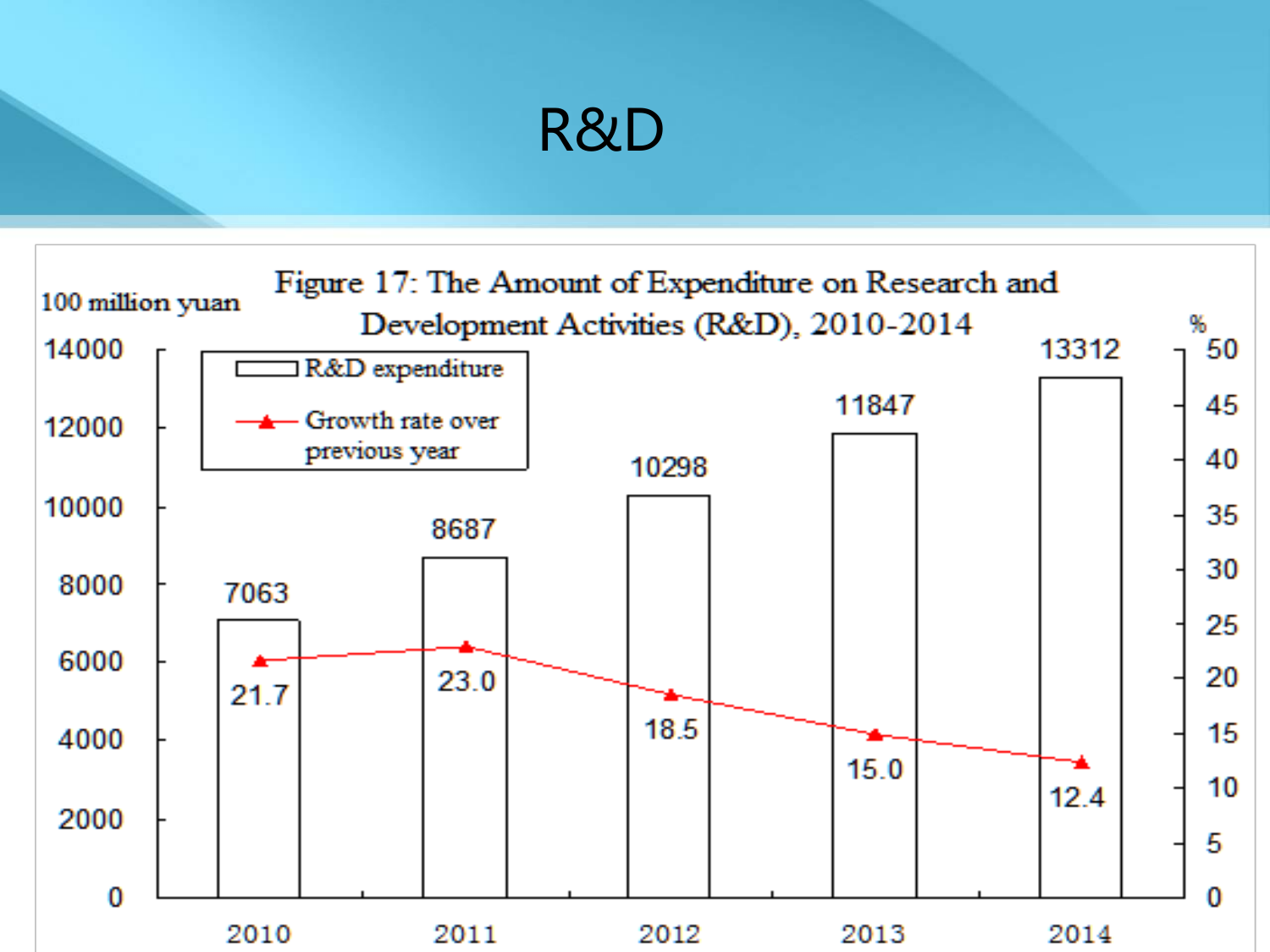# The online retail sales

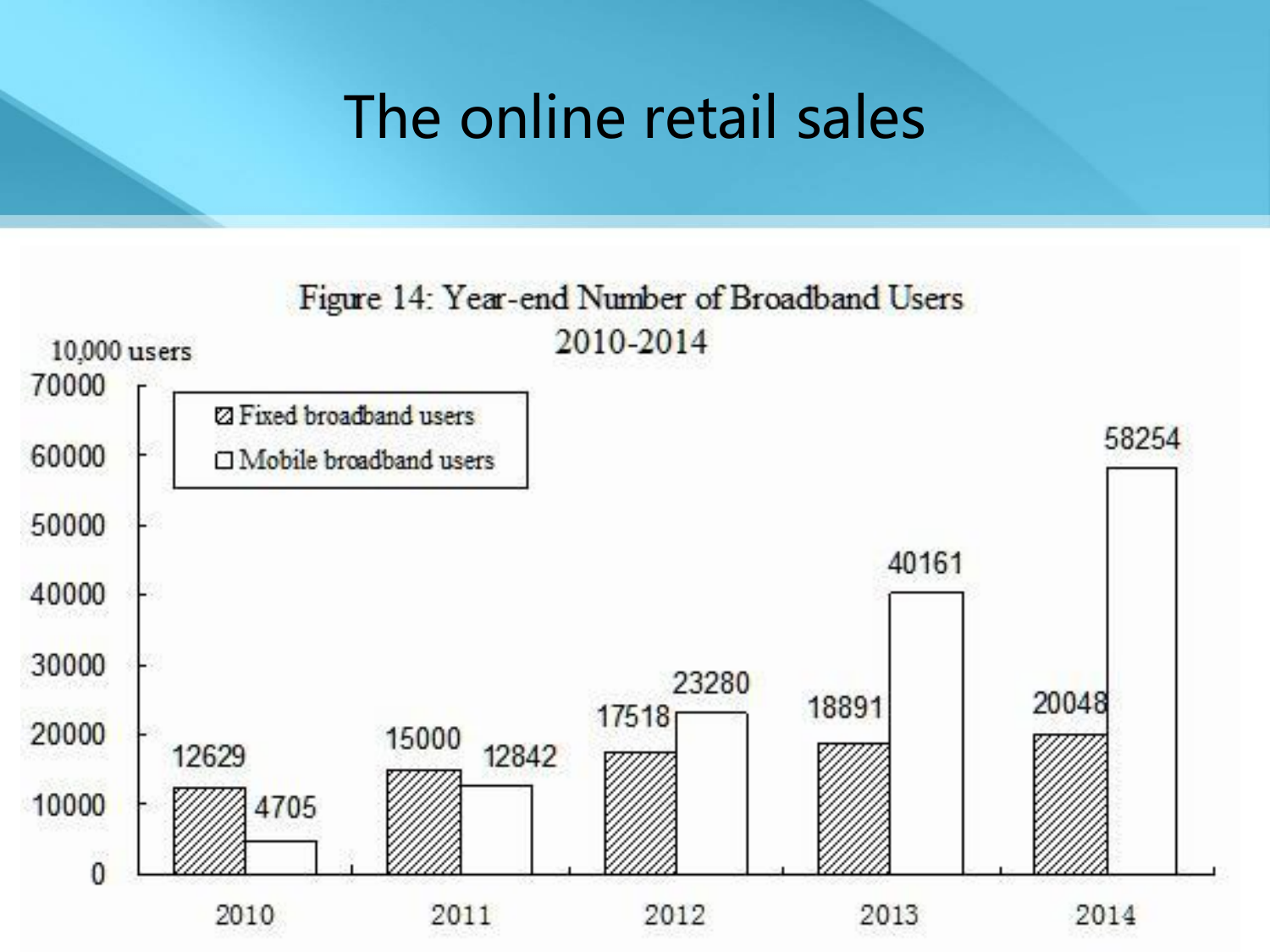#### E-commerce

• Alibaba:"To make it easy to do business anywhere"



Made with Chartbuilder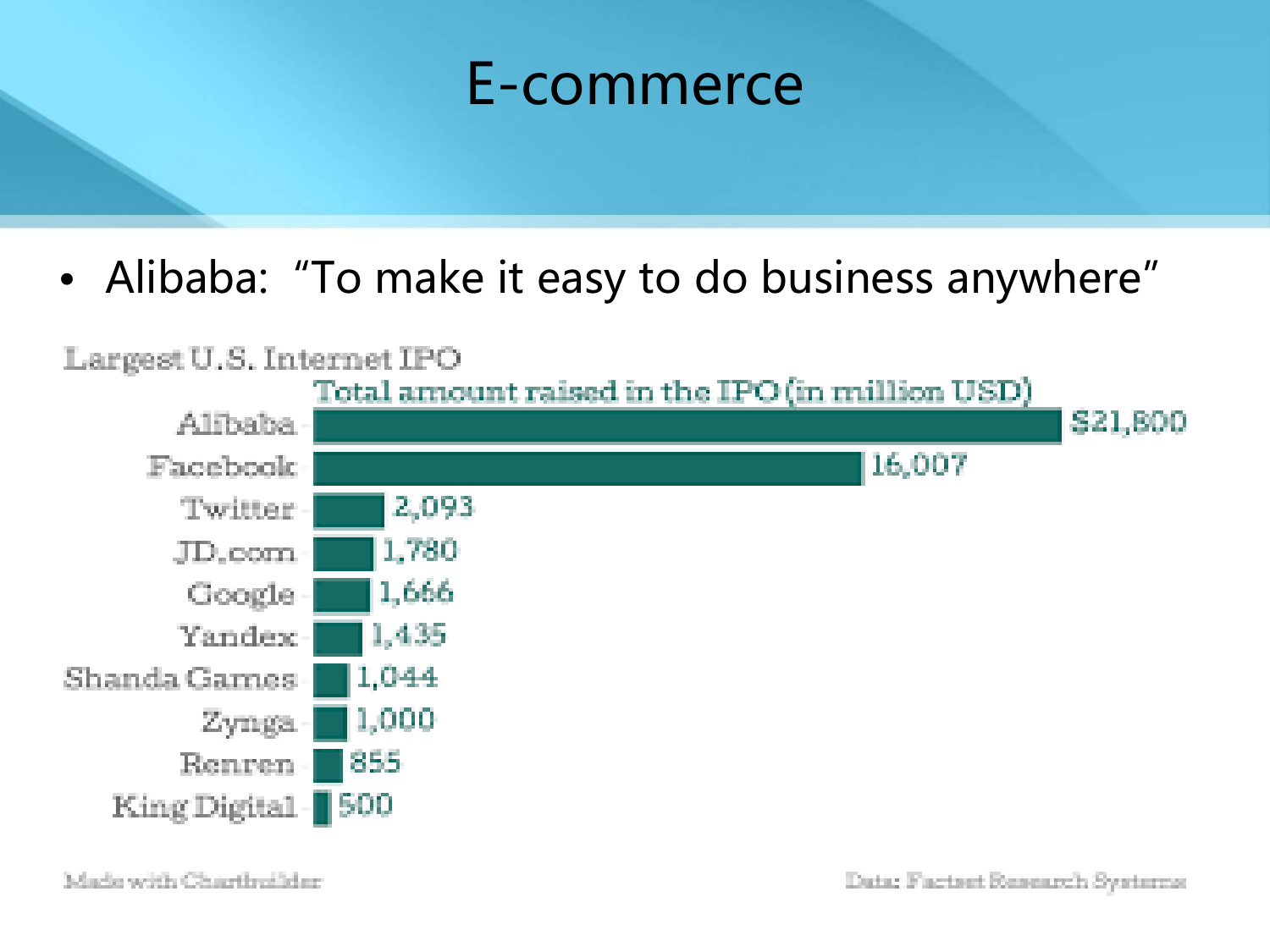### Ⅲ. The Five-Year Plan for National Economic and Social Development

- Why is the Five-Year Plan important?
	- --government strategy
	- --comprehensiveness
	- --targets-guided
	- --continuity and breakthrough
- Procedure: consultation, research, seminars  $\rightarrow$ drafts  $\rightarrow$ approval by NPC and CPPCC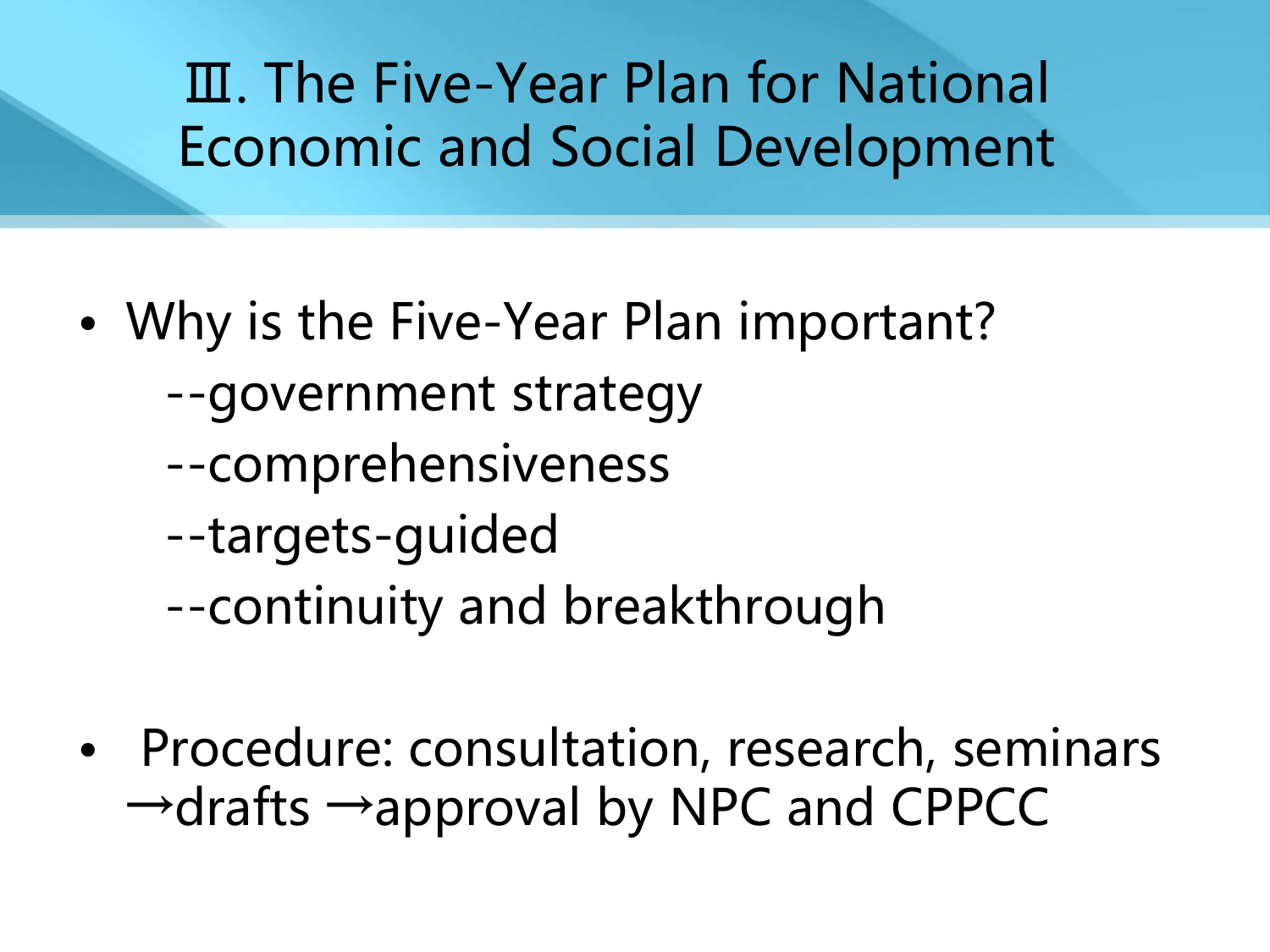#### Key words for Chinese economy

- Reform: Government and Market
- Development:
	- --economic performance
	- --industrial transformation and upgrading
	- --consumption
	- --urbanization
	- --social programs
	- --environment
- Openness and inclusiveness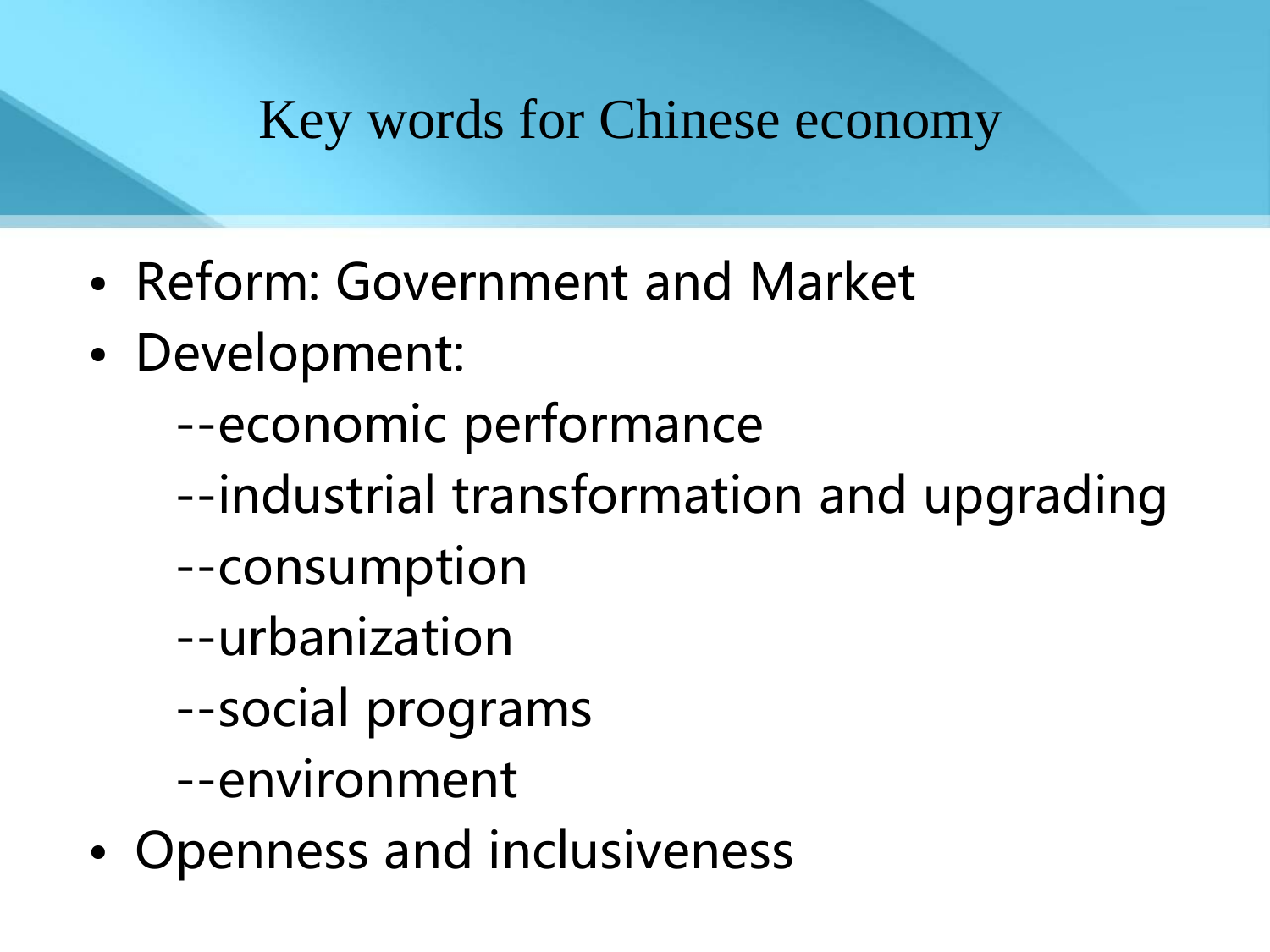#### China (Shanghai) Pilot Free Trade Zone

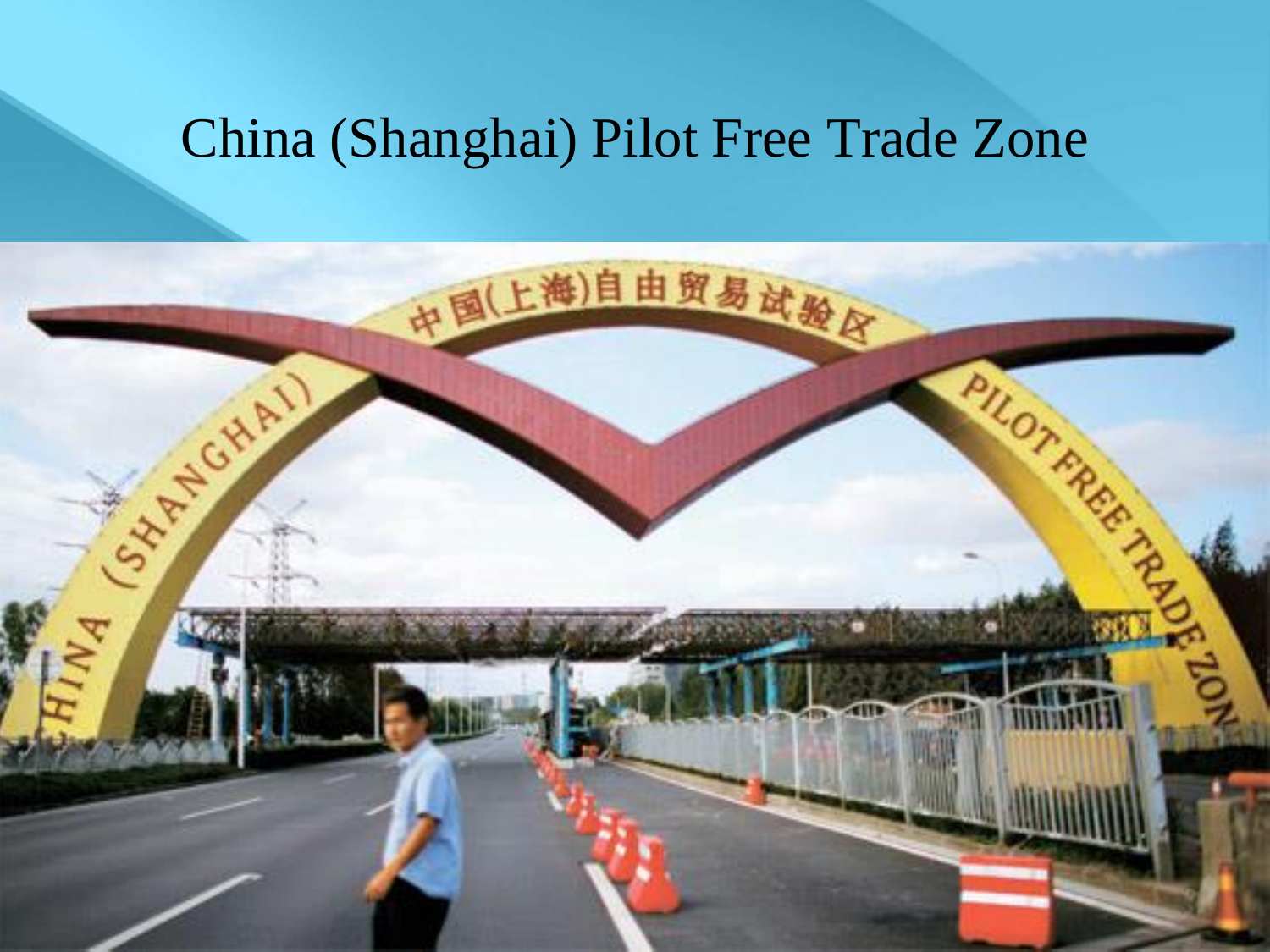## Silk Road economic **BELT** 21st century maritime Silk **ROAD**

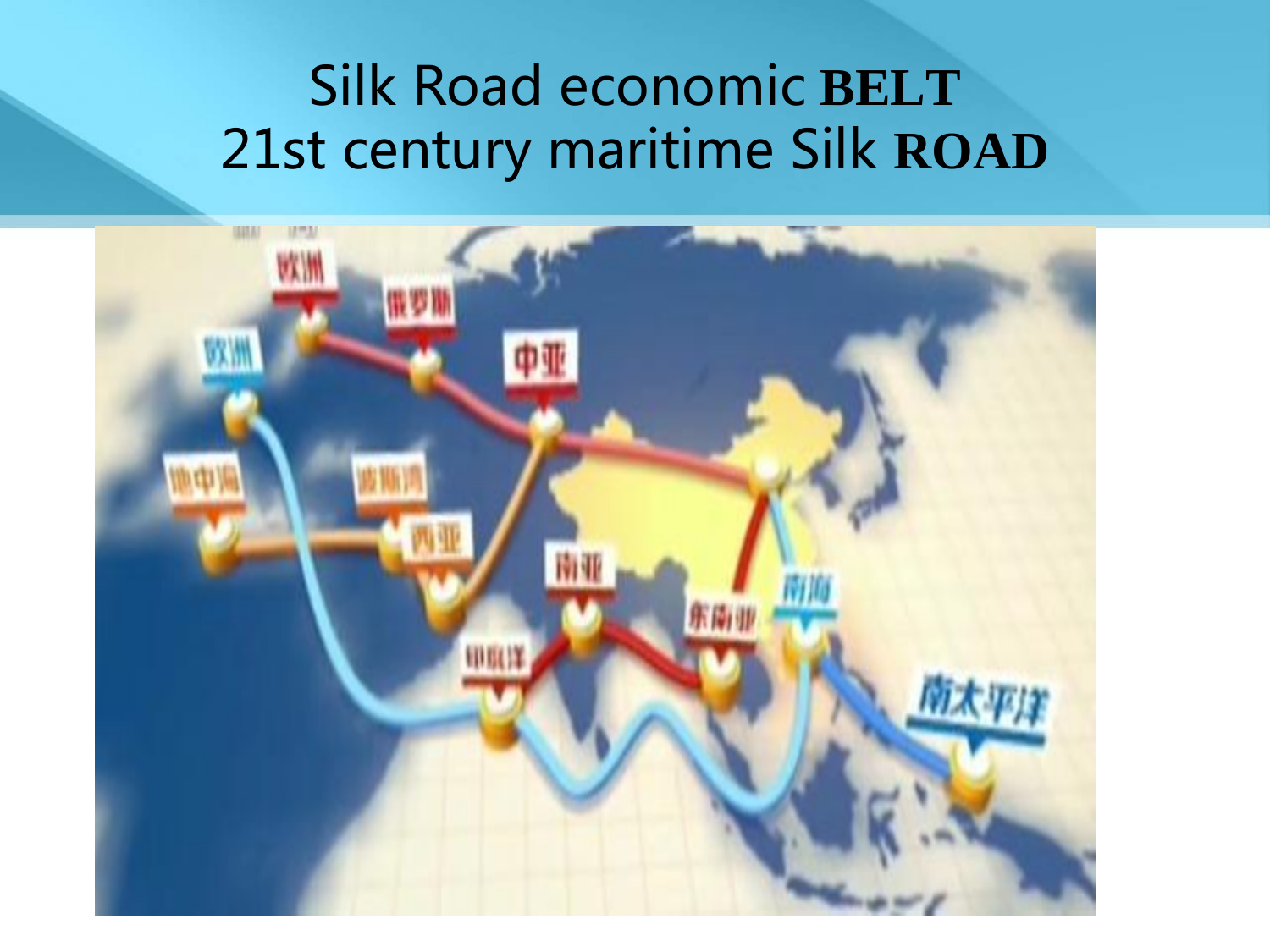# Asian Infrastructure Investment Bank

# **AllB founding members**

27 countries have become Asian Infrastructure Investment Bank (AIIB) members so far, the newest being Jordan.



Source: Ministry of Finance, China; Reuters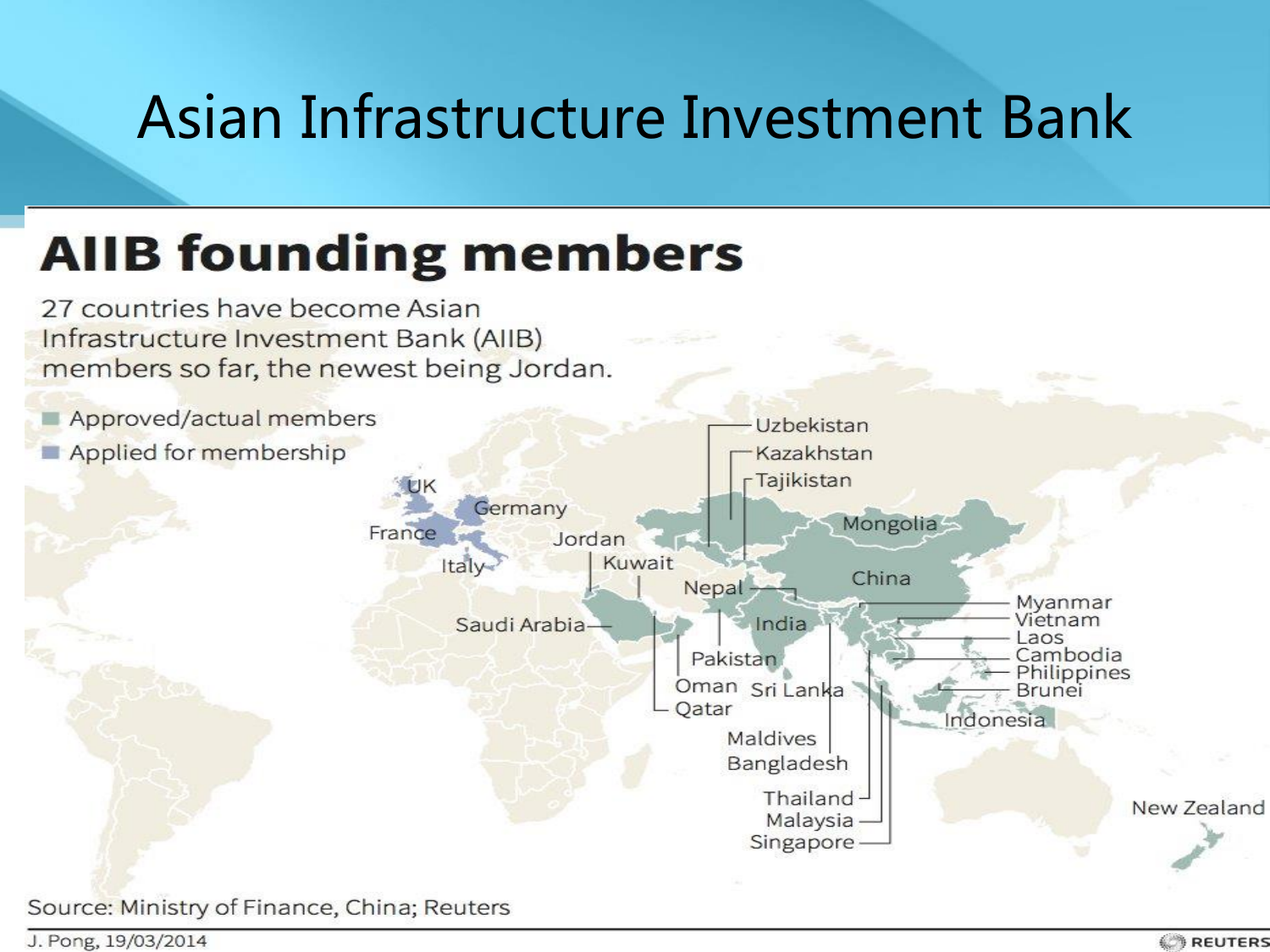## AIIB: US vs China ???

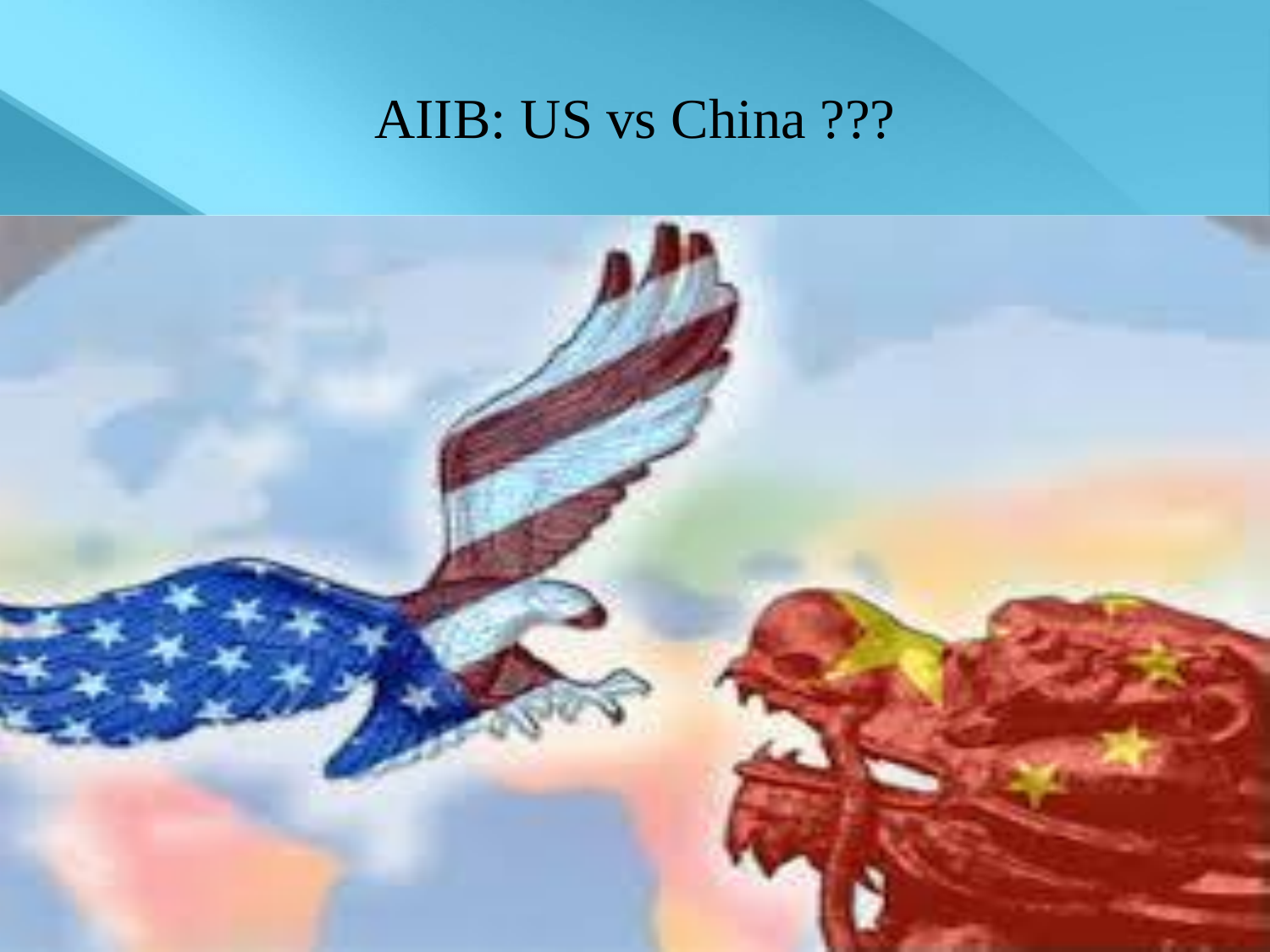# Ⅲ. Do business with China

- Find a good partner: Web???
- The second-tier and third-tier cities.
- The economic and technological development
- Adapting to the terrain you land in: Being "quite a good drinker"?
- Seeking good suggestions